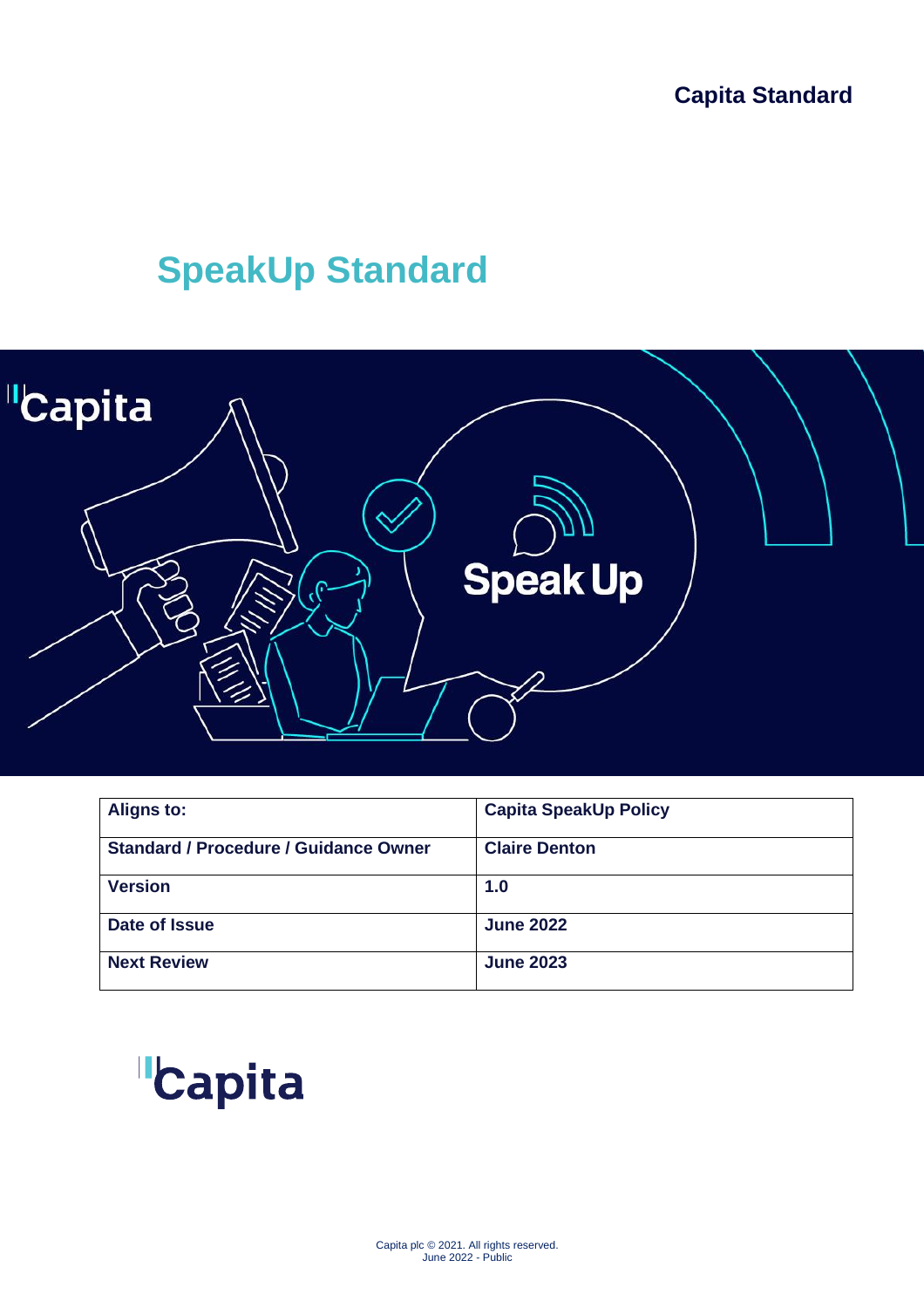# **Contents**

| 1    | What is SpeakUp                                 | 1              |
|------|-------------------------------------------------|----------------|
| 2    | What is the purpose of this Standard?           | 1              |
| 3    | Who does it apply to?                           | $\overline{2}$ |
| 4    | Who Manages SpeakUp in Capita                   | $\overline{2}$ |
| 5    | SpeakUp Approach                                | $\overline{2}$ |
| 5.1  | Identifying a SpeakUp Concern                   | $\overline{2}$ |
| 5.2  | Reporting a SpeakUp Concern                     | $\overline{2}$ |
| 5.3  | <b>Initial Steps</b>                            | 3              |
| 5.4  | <b>Investigator Assigned</b>                    | 3              |
| 5.5  | Investigation                                   | 4              |
| 5.6  | <b>Completion timescales</b>                    | 5              |
| 5.7  | Confirmation of Outcome to Reporter             | 5              |
| 5.8  | Post Investigation Contact                      | 5              |
| 6    | Concerns                                        | 5              |
| 7    | Confidentiality                                 | 5              |
| 8    | <b>Manager Expectations</b>                     | 6              |
| 9    | Non-Compliance                                  | 6              |
| 10   | Can this Standard be shared with a third party? | 6              |
| 11   | <b>Further Information</b>                      | 6              |
|      | 11.1.1 Investigation Framework                  | 6              |
|      | 11.1.2 Code of Conduct                          | 6              |
|      | 11.1.3 Capita Values and Behaviours             | 6              |
|      | 11.1.4 SpeakUp Policy                           | 6              |
|      | 11.1.5 SpeakUp FAQs                             | 6              |
|      | 12 Appendices                                   | 7              |
| 12.1 | Appendix 1 - SpeakUp Telephone Numbers          | $\overline{7}$ |
| 12.2 | Appendix 2 - SpeakUp Online Portal              | $\overline{7}$ |
| 12.3 | Appendix 3 - Prescribed Bodies for Reporting    | $\overline{7}$ |
|      | 12.3.1 United Kingdom                           | $\overline{7}$ |



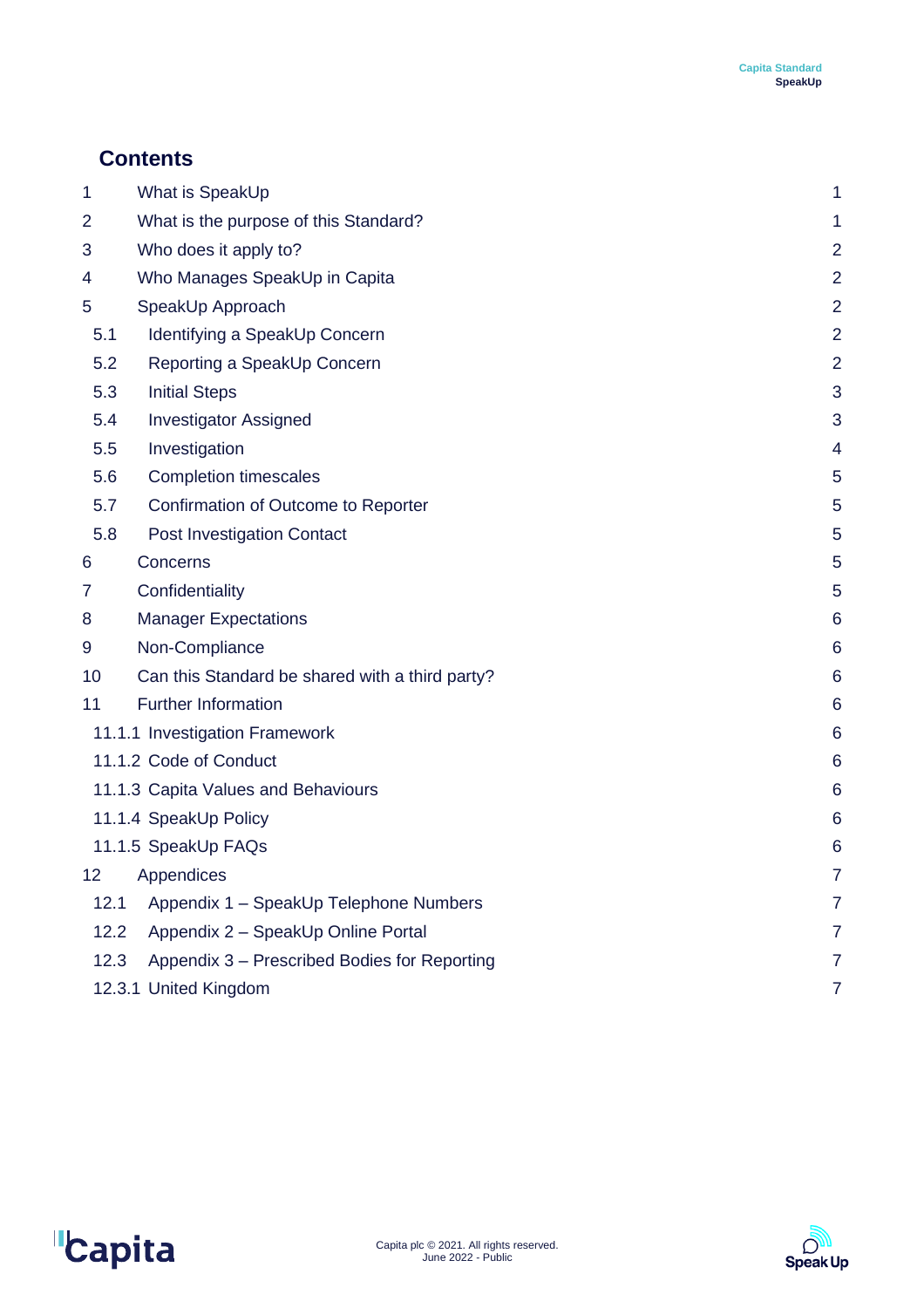# <span id="page-2-0"></span>**1 What is SpeakUp**

A SpeakUp (or whistleblowing) is where someone reports **suspected** or known past, present or future misconduct. Misconduct includes:

- Breaches of our [Code of Conduct](https://www.capita.com/sites/g/files/nginej291/files/2021-12/Code-of-Conduct-Capita_0.pdf)
- A criminal offence, failure to comply with a legal obligation or miscarriage of justice.
- Improper conduct or unethical behaviour or behaviours which are not in accordance with our Values.
- Dangers to health, safety or the environment.
- The deliberate concealment of information about any of the above.<br>• Retaliation against those raising concerns.
- Retaliation against those raising concerns.

If you have an employment related question or grievance, it may be more appropriate to use the grievance procedure set out in our [Employee Handbook.](https://capita.sharepoint.com/sites/ERHubDocumentStorage/Shared%20Documents/Forms/AllItems.aspx?id=%2Fsites%2FERHubDocumentStorage%2FShared%20Documents%2FEmployee%20Handbook%2Femployee%2Dhandbook%2Duk%20%281%29%2Epdf&parent=%2Fsites%2FERHubDocumentStorage%2FShared%20Documents%2FEmployee%20Handbook) If you are unsure whether your concern is a Grievance or SpeakUp related matter, guidance can be provided by Group Business Integrity or ER Hub.

Examples of SpeakUp and Grievance scenarios are set out in the table below:

| <b>SpeakUp</b>                                                                                                                                             | <b>Grievance</b>                                                                                                                                              |
|------------------------------------------------------------------------------------------------------------------------------------------------------------|---------------------------------------------------------------------------------------------------------------------------------------------------------------|
| You overhear conversations about a colleague<br>processing payment to businesses that do not<br>exist and falsifying records to hide what has<br>happened. | You are concerned that you have not received a pay<br>rise when you are a top performing employee, with<br>others in the team indicating they have.           |
| There are indications that performance data has<br>been hidden by colleagues from a client.                                                                | You applied for a promotion, and believe you were<br>the best candidate, with the role being offered to a<br>colleague who is a friend of the hiring manager. |
| You witness a senior colleague discriminate<br>against a number of colleagues due to their<br>race.                                                        |                                                                                                                                                               |

# <span id="page-2-1"></span>**2 What is the purpose of this Standard?**

A core value at Capita is openness. Speaking Up (or whistleblowing) is where an employee, worker or third-party reports suspected past, present, or future misconduct. This includes breaches of the [Code of Conduct](https://www.capita.com/sites/g/files/nginej291/files/2021-12/Code-of-Conduct-Capita_0.pdf) and Capita's [Values and Behaviours,](http://capitaconnections.capita.zone/about-capita/how-we-work/values-and-behaviours) or an attempt to conceal breaches of the Code of Conduct. Capita takes breaches of the Code of Conduct extremely seriously.

This Standard explains:

- How to report a concern.
- What will happen when a SpeakUp concern is raised,
- Who will be involved in the investigation,
- Communication with those who report cases to SpeakUp ("**Reporters**").



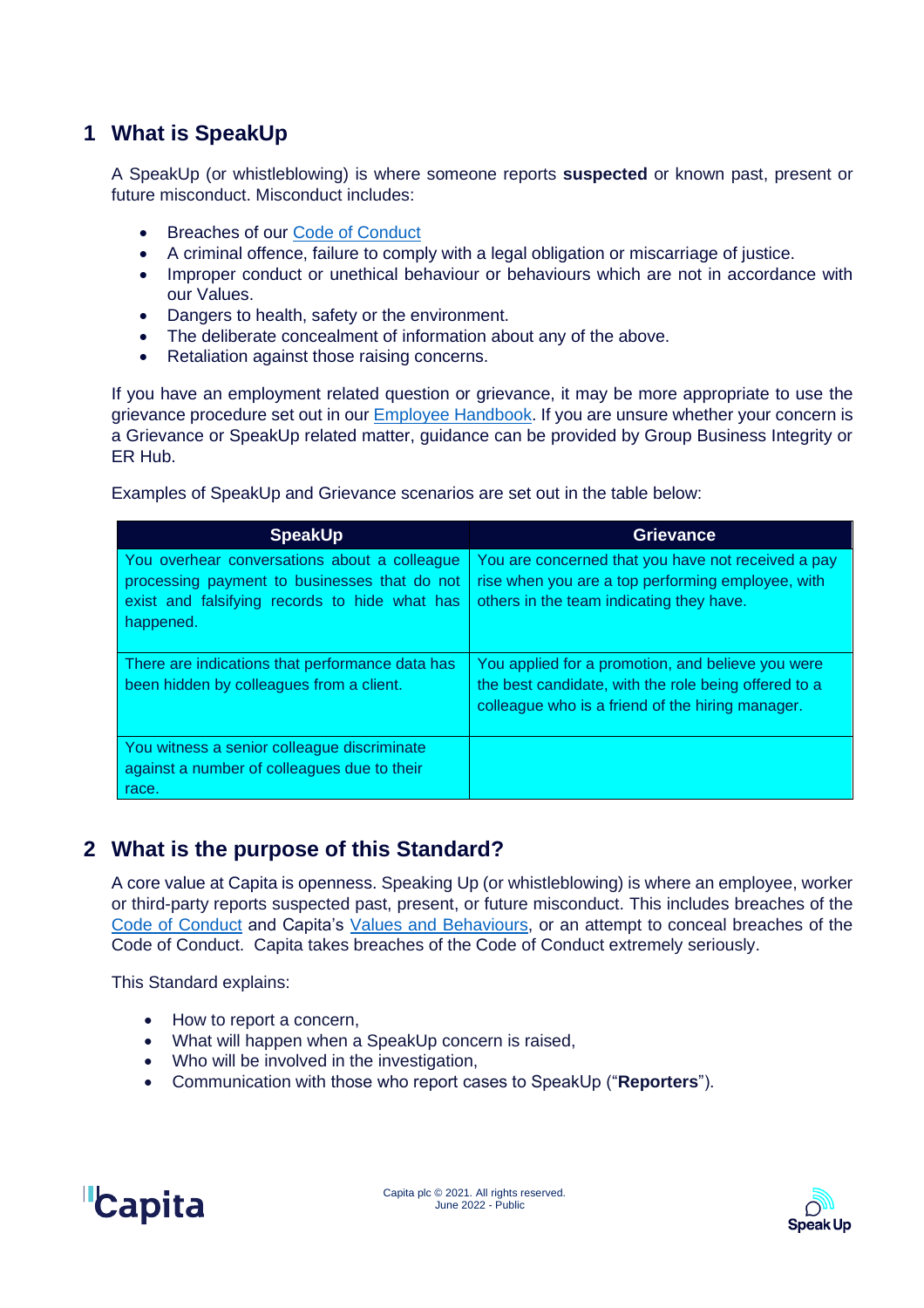# <span id="page-3-0"></span>**3 Who does it apply to?**

SpeakUp is important in supporting Capita's values and helps to maintain a healthy working culture. Reporting concerns enables Capita to investigate your concerns in the correct manner, and take action, ensuring that we demonstrate Capita's values and behaviours.

This Standard applies to all Capita.

# <span id="page-3-1"></span>**4 Who Manages SpeakUp in Capita**

Capita's Group Business Integrity Team (BIT) manages SpeakUp. BIT is an independent team within Capita. It reports into Capita's Group Internal Audit & Risk Director who reports to the Chair of the Group Audit & Risk Committee, a member of Capita's Board.

BIT manage all SpeakUp investigations across Capita. The team is made up of trained investigators, with skills and experience in managing Code of Conduct investigations. Investigators hold professional qualifications and have worked on SpeakUp investigations during their professional career.

# <span id="page-3-2"></span>**5 SpeakUp Approach**

#### <span id="page-3-3"></span>**5.1 Identifying a SpeakUp Concern**

If you face a situation where you have a concern, **you must report it** via this SpeakUp process.

#### <span id="page-3-4"></span>**5.2 Reporting a SpeakUp Concern**

SpeakUp concerns can be reported by any of the following methods:

- Through Whispli, which is a secure and anonymous two-way communication platform. For more information about Whispli please see [How It Works –](https://www.whispli.com/how-it-works/) Whispli. Whispli can be accessed at [https://capita.whispli.com/speakup.](https://capita.whispli.com/speakup) This platform can be accessed anywhere in the world and does not require a Capita device to access. You can also access Whispli via the Whispli Hotline (Local telephone numbers are shown in [Appendix 1\)](#page-8-1).
- Contacting a manager or HR.
- Speaking with a member of Group Business Integrity Team.

Reports via Whispli can be made anonymously or not. Where a reporter identifies themselves when raising a SpeakUp concern, this information will be protected, and only those with a genuine need to know will have access to this information.

In certain circumstances it may not be possible to progress specific aspects of an investigation without this information.

We use a platform provided by Whispli, an award-winning provider of tools to help whistleblowers and informants make reports. The Whispli platform protects your identity through:

• Making the entire process completely anonymous for you, the informant.



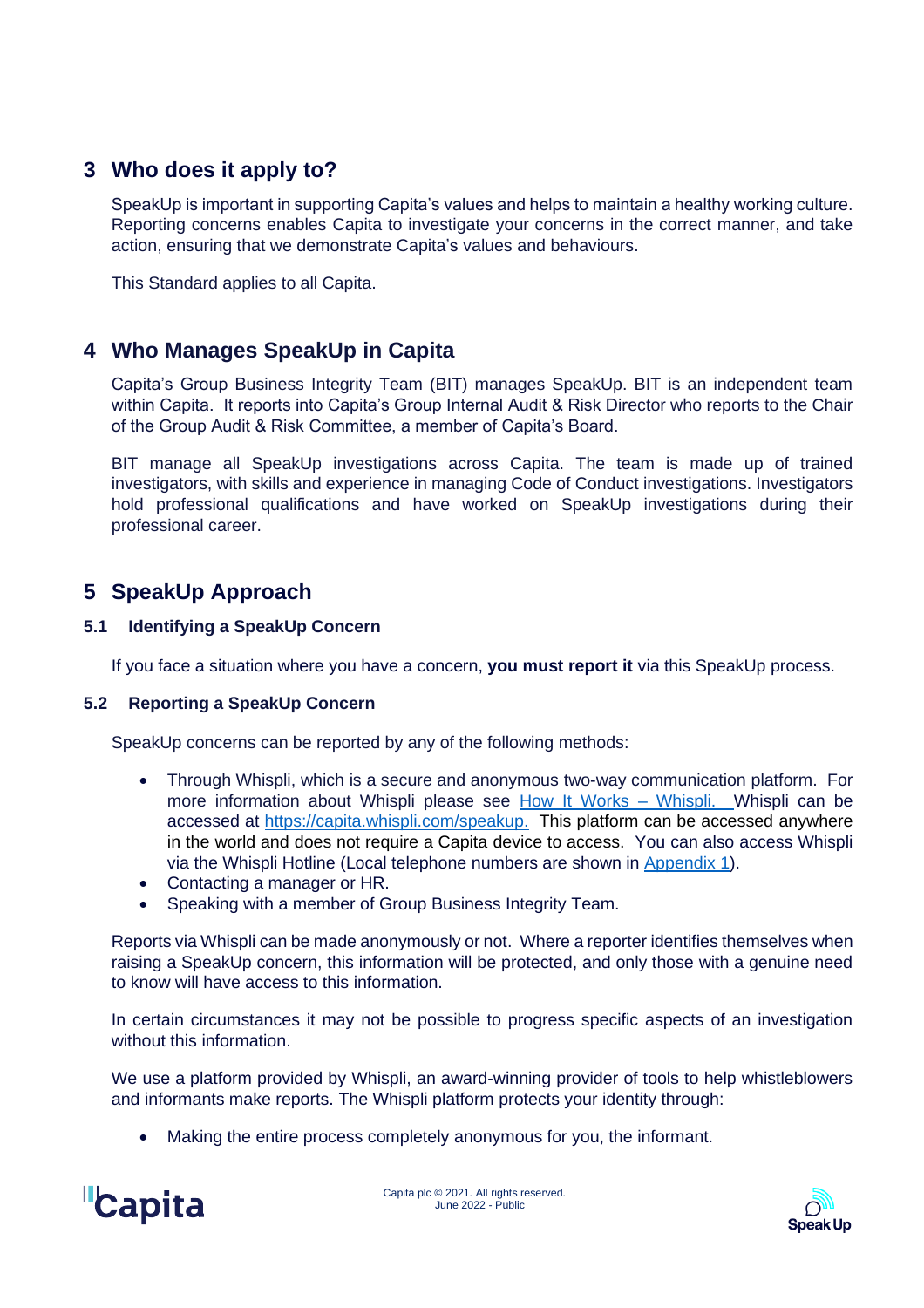- No potential identifying information (like IP address, personal information, language, etc.) being passed through to Whispli or Capita.
- Robust information and data security so that your identity is safe.
- You, as the informant, are in control of what you share and submit.

Whispli was developed by a whistleblower who uncovered a \$20 million fraud at his company. For more information about the Whispli platform, visit www.whispli.com.

#### <span id="page-4-0"></span>**5.3 Initial Steps**

Capita's Group Business Integrity team will log the report and contact the Reporter to:

- confirm that the report has been received, within 72 hours of receipt,
- ask questions on the allegations, ensuring that all relevant information is obtained in order to progress an investigation.

If the concern relates to a member of the Group Business Integrity Team, the report will not be seen by the team, and will instead be sent to Capita's Chief General Counsel to determine the approach to the investigation.

If a report has been raised through Whispli, the Reporter and the Investigator can continue to use the platform to communicate with each other securely. This includes the ability to live chat with the Investigator.

Where a report is considered to be a Grievance by BIT, this will be referred to Capita's ER Hub, with the SpeakUp report closed. The Business Integrity Team will contact the reporter prior to passing the report to the ER Hub.

The report will be passed to the ER Hub within 48 hours of identification as a Grievance and communication with the reporter confirming the intended action to transfer to the ER Hub.

#### <span id="page-4-1"></span>**5.4 Investigator Assigned**

Each case is assigned a skilled and experienced investigator from the Business Integrity Team. This investigator will lead the investigation.

Some cases may require the expertise of a subject matter expert to support and advise on some of the issues in the case, to ensure it is dealt with appropriately. If that is the case, the investigator will contact the functional leads for the subject matter areas to request support for the investigation.

Subject matter experts for each area of the Code of Conduct are identified in the table below:

| <b>Code of Conduct Area</b>                              | <b>Functional Subject Matter Expert</b> |
|----------------------------------------------------------|-----------------------------------------|
| Wellbeing & Health                                       | <b>Team Health</b>                      |
| Engagement & Inclusion                                   | HR/ER Hub                               |
| Anti-racism, discrimination, harassment, and<br>bullying | <b>HR/ER Hub</b>                        |
| <b>Drugs</b>                                             | HR/ER Hub                               |
| Health, Safety, Environment & Safeguarding               | Health & Safety                         |
| <b>Conflicts of Interest</b>                             | Group Legal / Secretariat               |
| <b>Responsible Business</b>                              | Responsible Business Committee Chair    |



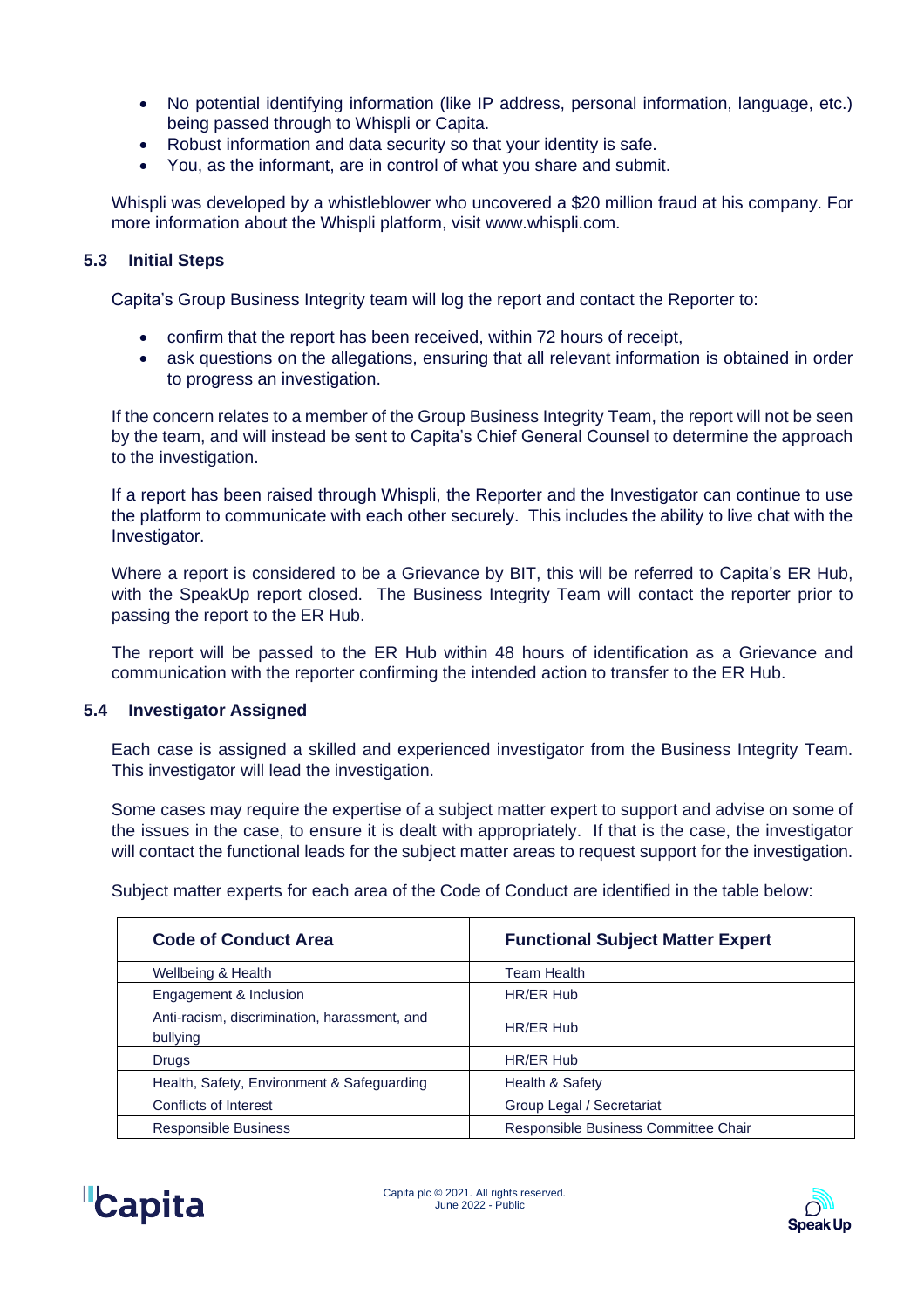| Supply Chain                                      | <b>Group Procurement</b>                              |
|---------------------------------------------------|-------------------------------------------------------|
| <b>Business Travel &amp; Expenses</b>             | <b>Business Integrity</b>                             |
| <b>Bribery &amp; Corruption</b>                   | Business Integrity / Group Financial Crime Prevention |
| Gifts & Entertainment                             | Business Integrity / Group Financial Crime Prevention |
| <b>Political Donations</b>                        | <b>Business Integrity</b>                             |
| Anti-money laundering, terrorist financing,       | <b>Business Integrity</b>                             |
| sanctions, fraud, and facilitation of tax evasion |                                                       |
| <b>Fair Competition</b>                           | Group Legal                                           |
| Regulatory Investigation                          | Group Legal / Secretariat                             |
| <b>Insider Dealing</b>                            | Group Legal / Secretariat                             |
| Contracts, Expenditure & Delegation of Authority  | Group Legal                                           |
| <b>Brand (Reputation)</b>                         | <b>Group Comms</b>                                    |
| Intellectual Property & Confidential Information  | Group Legal & Information Security                    |
| Communications                                    | <b>Group Comms</b>                                    |
| <b>Information Security</b>                       | <b>Information Security</b>                           |
| Privacy                                           | Privacy                                               |

The reporter will be informed if a subject matter expert is involved to support the investigation.

In cases which involve the actions of current employee, a member of the ER Hub will also support the investigation.

The reporter will be contacted to confirm who is leading the investigation, and the approximate timeline of the investigation.

#### <span id="page-5-0"></span>**5.5 Investigation**

All investigations will be completed in line with the Investigation Framework.

The role of the investigator is to be independent, fair, and objective so that they can establish the facts of the matter and reach a conclusion on what did or did not happen. An investigator should do this by identifying and collecting evidence of what has happened and keep accurate records of all actions taken and data gathered.

Investigators will be familiar with all relevant Capita policies, standards, and guidance.

The key stages of the investigation are outlined in the table below:

| <b>Phase</b>                        | <b>Activity</b>                                                                                                                                               |
|-------------------------------------|---------------------------------------------------------------------------------------------------------------------------------------------------------------|
| <b>Phase 1: Contacting Reporter</b> | Reporter contacted to ask questions on the allegations,<br>ensuring that all relevant information is obtained in order to<br>progress an investigation.       |
| <b>Phase 2: Collecting Evidence</b> | Collecting documents and records to understand the incident<br>under investigation.                                                                           |
| <b>Phase 3: Interviews</b>          | Conducting fact find interviews with relevant individuals to<br>understand the evidence that has been collected and provide<br>context for any actions taken. |



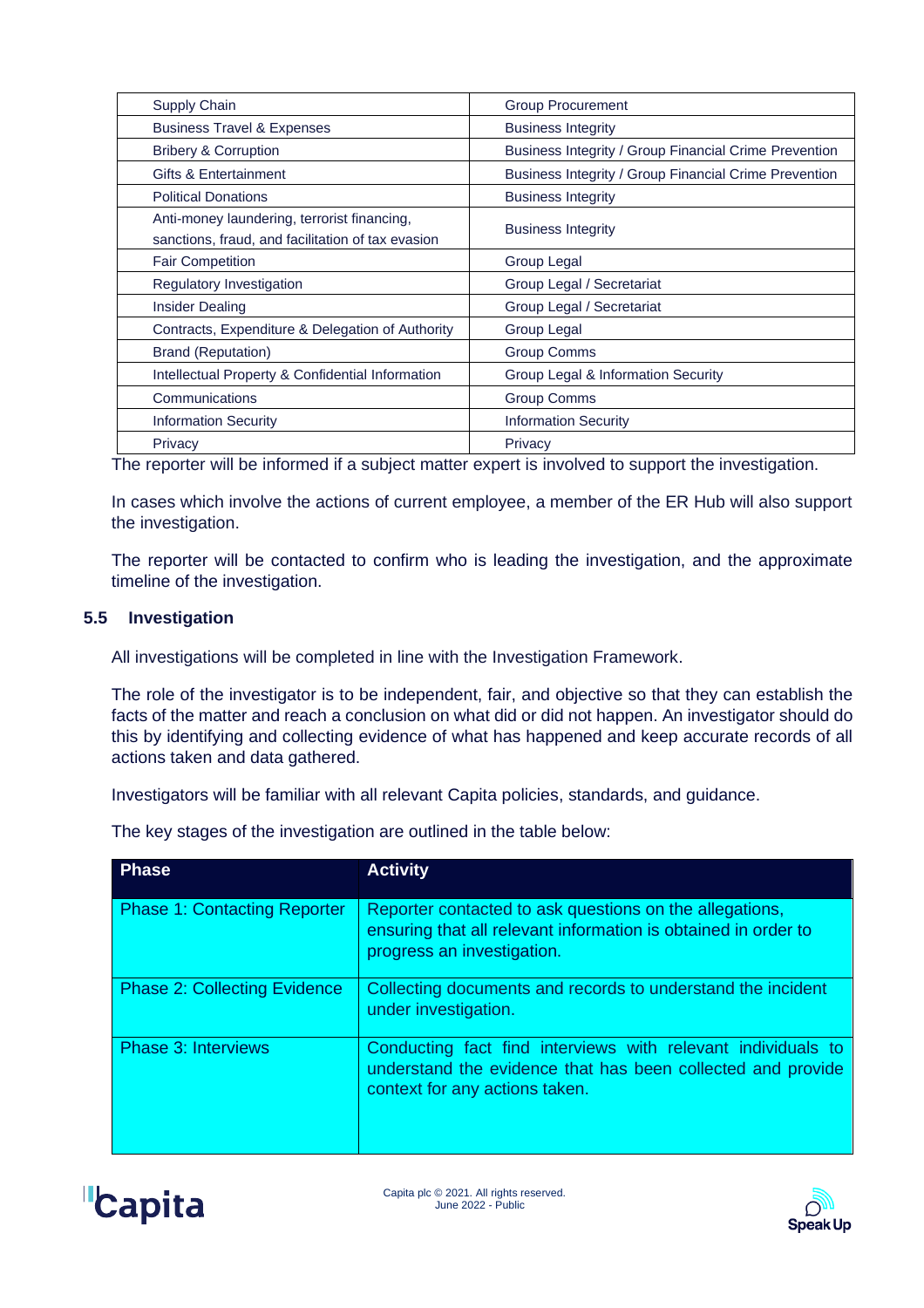| Phase 4: Reporting              | Once the incident has been investigated, a report will be<br>produced, summarising the investigation and documenting<br>conclusions.                                                                                                                                              |
|---------------------------------|-----------------------------------------------------------------------------------------------------------------------------------------------------------------------------------------------------------------------------------------------------------------------------------|
| <b>Phase 5: Remedial Action</b> | If required, this may include:<br>Rectification of control weaknesses<br>$\bullet$<br><b>Disciplinary action</b><br>$\bullet$<br>Engagement with law enforcement agencies such as<br>$\bullet$<br>the police or regulatory bodies<br>• Civil and / or criminal legal proceedings. |

#### <span id="page-6-0"></span>**5.6 Completion timescales**

An investigation varies in length. The Reporter will be kept informed of the progress. The average length of an investigation, from being raised to completion is between two and three months. A complex investigation can take longer to complete. Where it is complex, the Reporter will be informed.

During the course of the investigation, the reporter may contact the Investigator at any point, and the Investigator will keep the Reporter updated with contact at regular intervals. There may be instances where the Investigator is unable to provide specific information due to the nature of the investigation.

#### <span id="page-6-1"></span>**5.7 Confirmation of Outcome to Reporter**

The outcome of the investigation will be communicated to the Reporter. This may not include all aspects of the investigation and will take into consideration confidentiality and privacy of information and individuals involved in the process.

#### <span id="page-6-2"></span>**5.8 Post Investigation Contact**

Capita wants to support Reporters. A Reporter can contact the Group Business Integrity team at any point where they have any concerns that they are being treated unfairly or differently as a result of reporting a concern.

The SpeakUp policy states that no action will be taken against you if you raise a genuine concern, whether proven or not.

## <span id="page-6-3"></span>**6 Concerns**

If the Reporter has concerns about how a SpeakUp investigation is being handled, those concerns should be reported to the [Head of BIT,](mailto:philip.dixon2@capita.com) or alternatively to [Capita's Chief General Counsel.](mailto:claire.denton@capita.com)

# <span id="page-6-4"></span>**7 Confidentiality**

Access to Capita's SpeakUp data is restricted to those who have a genuine need to know, with each case restricted to those working on the investigation.



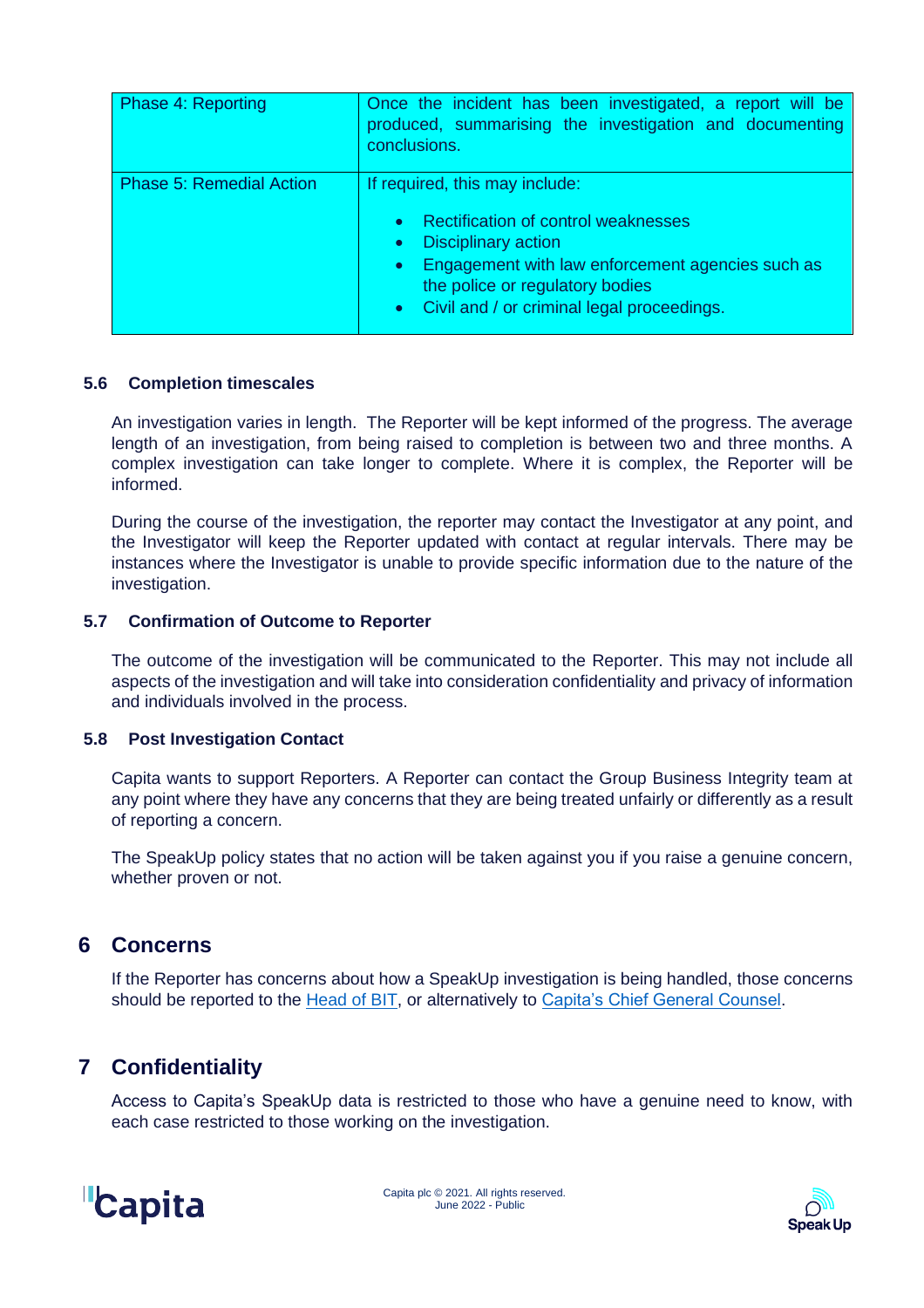The individuals that **may** have access to the Reporter details include the Investigator, any Subject Matter Expert, Head of BIT, Chief General Counsel, and the ER Hub.

Where an allegation is in relation to one of these parties, they will not be able to see any information on the SpeakUp report, or investigation.

There may be circumstances where the identity of the reporter may need to be shared in order to support the investigation. The investigator will only share the identity of the reporter following consent being obtained from the reporter, or if required by law. The identity of the reporter is protected. Caution will also be taken in sharing details that may identify the reporter without their name being shared.

## <span id="page-7-0"></span>**8 Manager Expectations**

If someone raises a SpeakUp concern with you, you should contact the Group Business Integrity team, through [SpeakUp@capita.com](mailto:SpeakUp@capita.com) or through the contact numbers available at [https://capita.whispli.com.](https://capita.whispli.com/)

## <span id="page-7-1"></span>**9 Non-Compliance**

Failure to adhere to this standard may result in disciplinary action.

# <span id="page-7-2"></span>**10 Can this Standard be shared with a third party?**

This Standard is a public document.

## <span id="page-7-3"></span>**11 Further Information**

Further information can be found in the following documents. The Group Business Integrity SharePoint site also holds information in relation to SpeakUp Investigations.

- <span id="page-7-4"></span>*11.1.1 Investigation Framework*
- <span id="page-7-5"></span>*11.1.2 [Code of Conduct](https://www.capita.com/sites/g/files/nginej291/files/2021-12/Code-of-Conduct-Capita_0.pdf)*
- <span id="page-7-6"></span>*11.1.3 [Capita Values and Behaviours](http://capitaconnections.capita.zone/about-capita/how-we-work/values-and-behaviours)*
- <span id="page-7-7"></span>*11.1.4 [SpeakUp Policy](https://www.capita.com/sites/g/files/nginej291/files/2021-10/Speak-Up-Policy-Policy-Global.pdf)*
- <span id="page-7-8"></span>*11.1.5 SpeakUp FAQs*



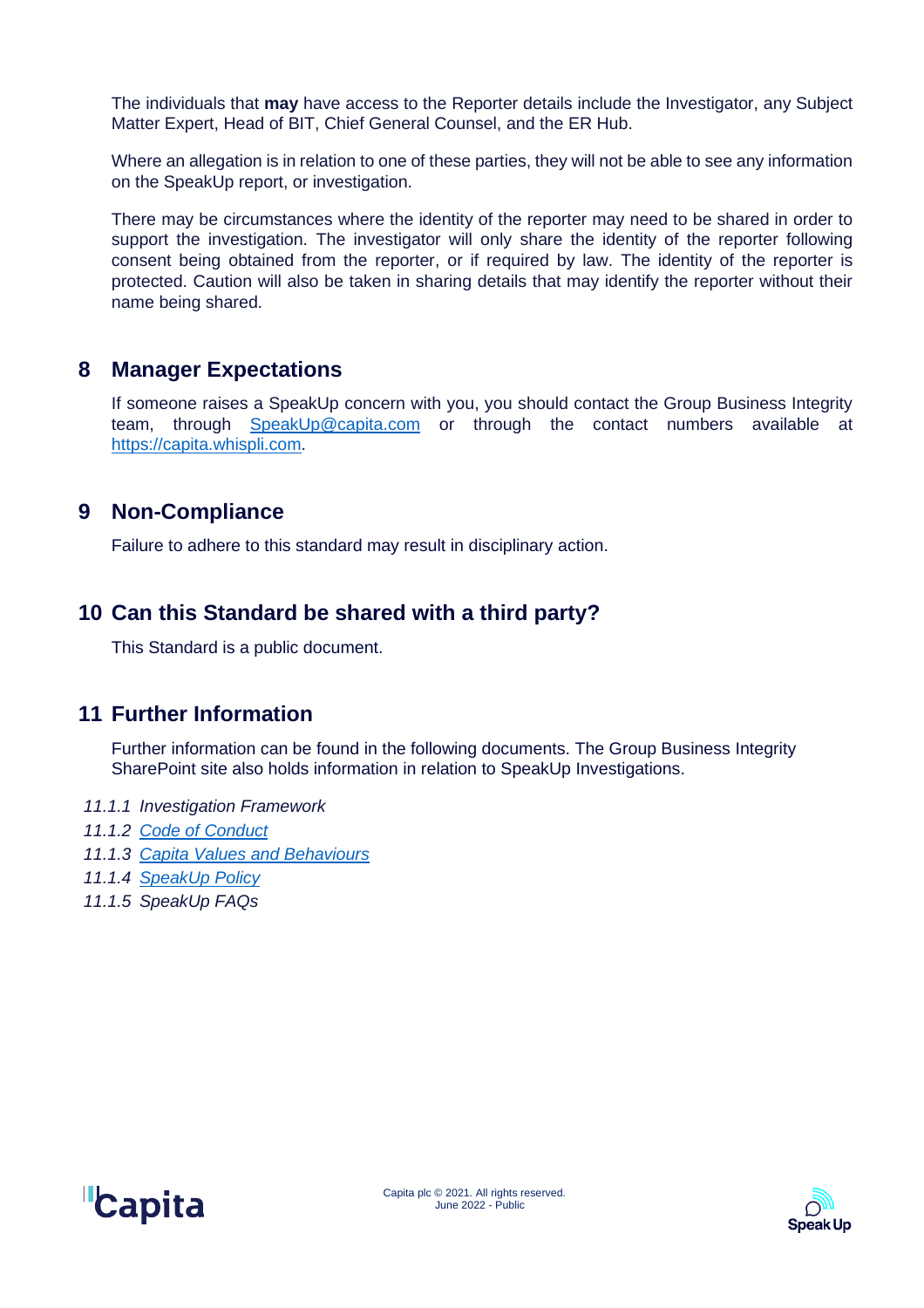# <span id="page-8-0"></span>**12 Appendices**

### <span id="page-8-1"></span>**12.1 Appendix 1 – SpeakUp Telephone Numbers**

Our SpeakUp helpline telephone numbers, available 24 / 7 are:

| <b>Country</b>        | <b>Telephone Number</b> |
|-----------------------|-------------------------|
|                       |                         |
| <b>United Kingdom</b> | +441564334769           |
| <b>Poland</b>         | +48 729 086 954         |
| <b>Germany</b>        | +49 30 83796862         |
| <b>Ireland</b>        | +35 312 338 780         |
| <b>Switzerland</b>    | +41 43 505 28 41        |

#### <span id="page-8-2"></span>**12.2 Appendix 2 – SpeakUp Online Portal**

Our confidential, independently operated, SpeakUp website is available to report concerns. The

website can be accessed<https://capita.whispli.com/speakup> (or use the QR Code to access the site)



#### <span id="page-8-3"></span>**12.3 Appendix 3 – Prescribed Bodies for Reporting**

<span id="page-8-4"></span>*12.3.1 United Kingdom*

- Further guidance and a list of UK prescribed persons / bodies is available from [www.gov.uk/whistleblowing](https://www.gov.uk/whistleblowing/who-to-tell-what-to-expect)
- If you work in our financial services regulated businesses and are a UK based colleague, the Financial Conduct Authority (FCA) or the Prudential Regulation Authority (PRA) which regulate some of Capita's businesses are the prescribed bodies for these firms.
	- You do not need to have raised your concern internally before you contact either the FCA or PRA and you do not have to tell us that you have raised a concern with them. You can also raise a concern with both Capita and the FCA and/or PRA at the same time. **Only UK based employees may report to the FCA/PRA.**
	- **FCA** [whistle@fca.org.uk](mailto:whistle@fca.org.uk) +44 (0)20 7066 9200 Intelligence Department (Ref PIDA),



Letter and the Capita plc © 2021. All rights reserved. June 2022 - Public

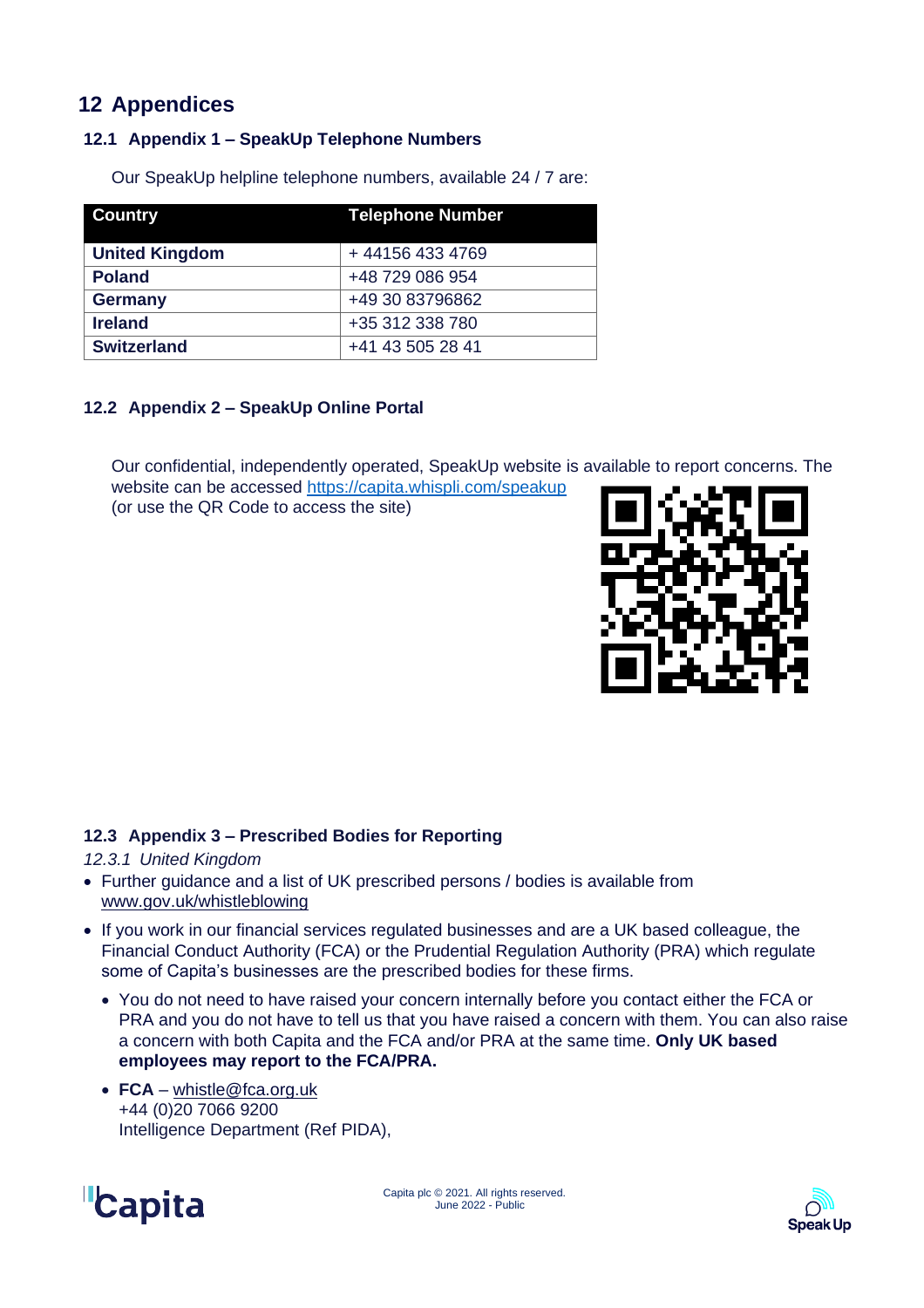Financial Conduct Authority, 12 Endeavour Square, London, E20 1JN

• **PRA** – [whistleblowing@bankofengland.co.uk](mailto:whistleblowing@bankofengland.co.uk) +44 (0)203 461 8703 Confidential reporting (whistleblowing), PRA, 20 Moorgate, London EC2R 6DA.